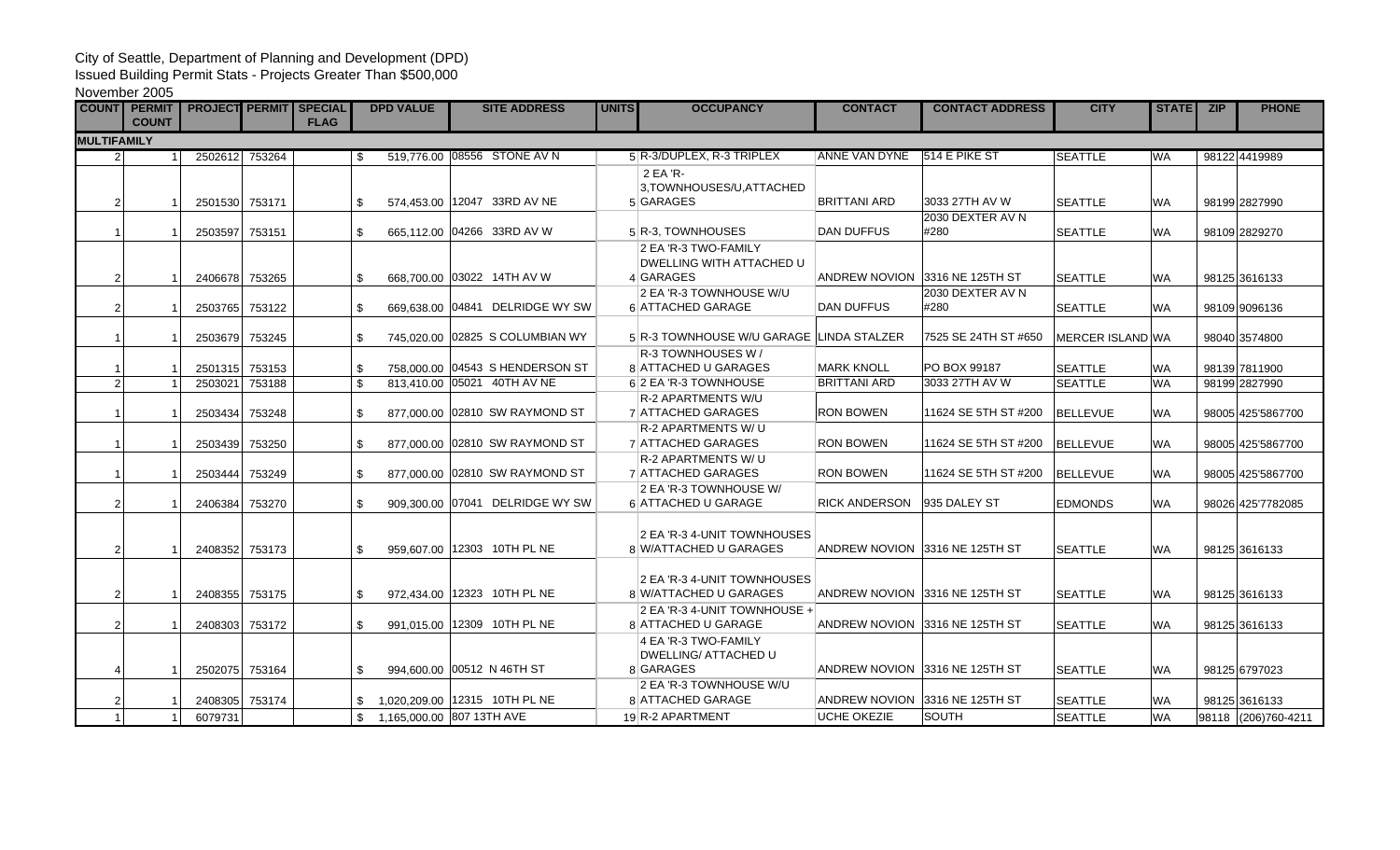## City of Seattle, Department of Planning and Development (DPD)

Issued Building Permit Stats - Projects Greater Than \$500,000

November 2005

| <b>COUNT</b>     | <b>PERMIT</b><br><b>COUNT</b> | <b>PROJECT PERMIT SPECIAL</b> |                | <b>FLAG</b> |              | <b>DPD VALUE</b> | <b>SITE ADDRESS</b>                  | <b>UNITS</b> | <b>OCCUPANCY</b>                           | <b>CONTACT</b>                     | <b>CONTACT ADDRESS</b>              | <b>CITY</b>     | <b>STATE</b> | <b>ZIP</b>    | <b>PHONE</b>         |
|------------------|-------------------------------|-------------------------------|----------------|-------------|--------------|------------------|--------------------------------------|--------------|--------------------------------------------|------------------------------------|-------------------------------------|-----------------|--------------|---------------|----------------------|
|                  |                               |                               |                |             |              |                  |                                      |              | R-2 APARTMENTS / U                         |                                    |                                     |                 |              |               |                      |
|                  |                               |                               |                |             |              |                  |                                      |              | ATTACHED GARAGES, R-3 OFD NASSER           |                                    |                                     |                 |              |               |                      |
| 2                |                               | 2407200                       | 753191         |             |              |                  | 1,193,711.00 06825 WEEDIN PL NE      |              | 8 W ATTACHED U GARAGE                      | <b>AHMADNIA</b>                    | 433 NE RAVENNA BV                   | <b>SEATTLE</b>  | <b>WA</b>    | 98115 2352111 |                      |
|                  |                               | 2502003                       | 753241         |             |              |                  | 1.422.424.00 03839 EVANSTON AV N     |              | 8 ESV                                      | <b>ANDREW NOVION</b>               | 3316 NE 125TH ST                    | <b>SEATTLE</b>  | <b>WA</b>    | 98125 6797023 |                      |
|                  |                               | 6078733                       |                |             |              |                  | \$ 3,790,402.00 124 BELLEVUE AVE E   |              | S-2 PARKNG ENCL, R-2<br>48 APARTMENT/CONDO | PAT MCBRIDE                        | 1804 136TH PL NE                    | <b>BELLEVUE</b> | <b>WA</b>    |               | 98005 (425) 644-1446 |
| <b>MIXED USE</b> |                               |                               |                |             |              |                  |                                      |              |                                            |                                    |                                     |                 |              |               |                      |
|                  |                               |                               |                |             |              |                  |                                      |              | S2 PARKING, M RETAIL, R2                   | <b>NANCY</b>                       |                                     |                 |              |               |                      |
|                  |                               | 2504188                       | 753178         |             |              |                  | \$ 6,487,084.00 01531 BROADWAY       |              | 44 APARTMENT                               | <b>HENDERSON</b>                   | 1301 1ST AVE, #301                  | <b>SEATTLE</b>  | <b>WA</b>    | 98101 4675828 |                      |
|                  |                               |                               |                |             |              |                  |                                      |              | R2 CONDOMINIUMS, B-OFFICE,                 |                                    |                                     |                 |              |               |                      |
|                  |                               | 2502481                       | 753253         |             |              |                  | \$11,069,000.00 00201 YESLER WY      |              | 132 M-RETAIL, ACCESSORY                    | <b>TONY SCOTT</b>                  | 16455 NE 85TH ST, #200 REDMOND      |                 | <b>WA</b>    |               | 98052 425 5568393    |
|                  |                               |                               |                |             |              |                  |                                      |              |                                            |                                    | 15200 52ND AVE S.                   |                 |              |               |                      |
| $\overline{2}$   |                               | 2505760                       | 753148         |             |              |                  | \$24,000,000.00 13000 LINDEN AV N    |              | 251 R2, S2 A3, M                           | <b>JOE GIAMPIETRO</b>              | SUITE 200                           | <b>SEATTLE</b>  | <b>WA</b>    | 98188 7668300 |                      |
|                  |                               | 2408142                       | 753154         |             |              |                  | \$ 36,929,008.00 00900 UNIVERSITY ST |              | 147 S-2/A-3/R-2/LC/B/S-2                   | <b>TOM SAGER</b>                   | 1201 3RD AV #2350                   | <b>SEATTLE</b>  | <b>WA</b>    | 98101 6186487 |                      |
|                  | <b>EXISTING COMMERCIAL</b>    |                               |                |             |              |                  |                                      |              |                                            |                                    |                                     |                 |              |               |                      |
|                  |                               |                               |                |             |              |                  |                                      |              | S1 STORAGE/S2 STORAGE/ F1                  |                                    | PO BOX 3707, M'S 90-                |                 |              |               |                      |
|                  |                               | 2502832                       | 753147         |             | \$           |                  | 600,000,00 01135 S WEBSTER ST        |              | 0 FACTORY                                  | <b>RICK FORD</b>                   | <b>LW</b>                           | <b>SEATTLE</b>  | <b>WA</b>    | 98124 8541881 |                      |
|                  |                               | 2504265                       | 753244         |             | \$           |                  | 707,866.00 00509 3RD AV              |              | 0 A2 DINING ROOM; B-OFFICE                 |                                    | ANDREW PHILLIPS 911 WESTERN AV #200 | <b>SEATTLE</b>  | <b>WA</b>    | 98104 6231104 |                      |
|                  |                               |                               |                |             |              |                  |                                      |              |                                            |                                    | 601 108TH AVE NE STE                |                 |              |               |                      |
|                  |                               | 6069060                       |                |             | \$           |                  | 500,000,00 5701 6TH AVE S            |              | 0 M WHOLESALE SHOWROOM                     | <b>PRED MILOVAC</b>                | 2250                                | <b>BELLEVUE</b> | <b>WA</b>    |               | 98004 (425)641-9200  |
|                  |                               |                               |                |             |              |                  |                                      |              |                                            |                                    | 1511 12TH AVE S APT                 |                 |              |               |                      |
|                  |                               | 6077571                       |                |             | \$           |                  | 600,000.00 1311 12TH AVE S           |              | 0 R-2 APARTMENT                            | <b>JAKE HILL</b>                   | #102F                               | <b>SEATTLE</b>  | <b>WA</b>    |               | 98144 (206)860-3981  |
|                  |                               |                               |                |             |              |                  |                                      |              |                                            |                                    | 920 N 34TH STREET                   |                 |              |               |                      |
|                  |                               | 6072016                       |                | SCHOOL      | \$           |                  | 635,000.00 3928 S GRAHAM ST          |              | 0 E CLASSROOM                              | <b>GENE TOMPKINS</b>               | #123                                | <b>SEATTLE</b>  | <b>WA</b>    |               | 98103 (206) 285-7700 |
|                  |                               |                               |                |             |              |                  |                                      |              |                                            | <b>BARRY</b>                       |                                     |                 |              |               |                      |
|                  |                               | 6070959                       |                |             | \$           |                  | 910,000.00 1200 3RD AVE              |              | 0 B OFFICE, M RETAIL                       | <b>AARONSON</b>                    | 121 STEWART ST #200 SEATTLE         |                 | <b>WA</b>    |               | 98101 (206)443-8606  |
|                  |                               |                               |                |             |              |                  |                                      |              |                                            |                                    | 710 2ND AVE, SUITE                  |                 |              |               |                      |
|                  |                               | 2503319                       | 753126         |             | \$.          |                  | 906.000.00 00747 BROADWAY            |              | 0 12 HOSPITAL                              | R. DAVID FRUM                      | 800                                 | <b>SEATTLE</b>  | <b>WA</b>    | 98104 6520722 |                      |
|                  |                               | 2504605                       | 753161         |             | $\mathbb{S}$ |                  | 2,098,157.00 01616 EASTLAKE AV E     |              | 0 B-LAB (THIS PERMIT ONLY)                 | JUDY HESSLER                       | 109 BELL ST                         | <b>SEATTLE</b>  | <b>WA</b>    | 98121 4430494 |                      |
|                  |                               | 2503291                       | 753200         |             |              |                  | \$ 2,700,000.00 01401 1ST AV         |              | <b>R2 APARTMENTS (THIS</b><br>$0$ PERMIT)  | <b>THADDEUS</b><br><b>BELEFSKI</b> | 5407 BALLARD AV NW                  | <b>SEATTLE</b>  | <b>WA</b>    | 98107 7844488 |                      |
|                  |                               |                               |                |             |              |                  |                                      |              |                                            |                                    |                                     |                 |              |               |                      |
|                  |                               |                               |                |             |              |                  |                                      |              | R-1 HOTEL/S-2 PRKG/M                       | <b>DOUG</b>                        |                                     |                 |              |               |                      |
|                  |                               |                               | 2401812 753229 |             |              |                  | \$24,481,000.00 01400 6TH AV         |              | 0 RETAIL/A-2 & A-3 ASSEMBLIES              | <b>SCHOEMAKER</b>                  | 1420 5TH AV, #2400                  | <b>SEATTLE</b>  | <b>WA</b>    | 98101 6234646 |                      |
|                  | <b>MECHANICAL ONLY</b>        |                               |                |             |              |                  |                                      |              |                                            |                                    |                                     |                 |              |               |                      |
|                  |                               |                               |                |             |              |                  |                                      |              |                                            |                                    |                                     |                 |              |               |                      |
|                  |                               | 6069539                       |                |             |              |                  | 980,000.00 1301 4TH AVE              |              | <b>MECH ONLY</b>                           | <b>DAN HOLLAND</b>                 | 7717 DETROIT AVE SW SEATTLE         |                 | <b>WA</b>    |               | 98106 (206)768-4236  |
| $\overline{1}$   |                               |                               | 2505884 753239 |             |              |                  | \$ 1,572,000.00 00900 8TH AV         |              | 0 MECH ONLY                                | <b>PEGGY PEEL</b>                  | 4600 S. 134TH PL                    | <b>SEATTLE</b>  | <b>WA</b>    | 98138 2488747 |                      |